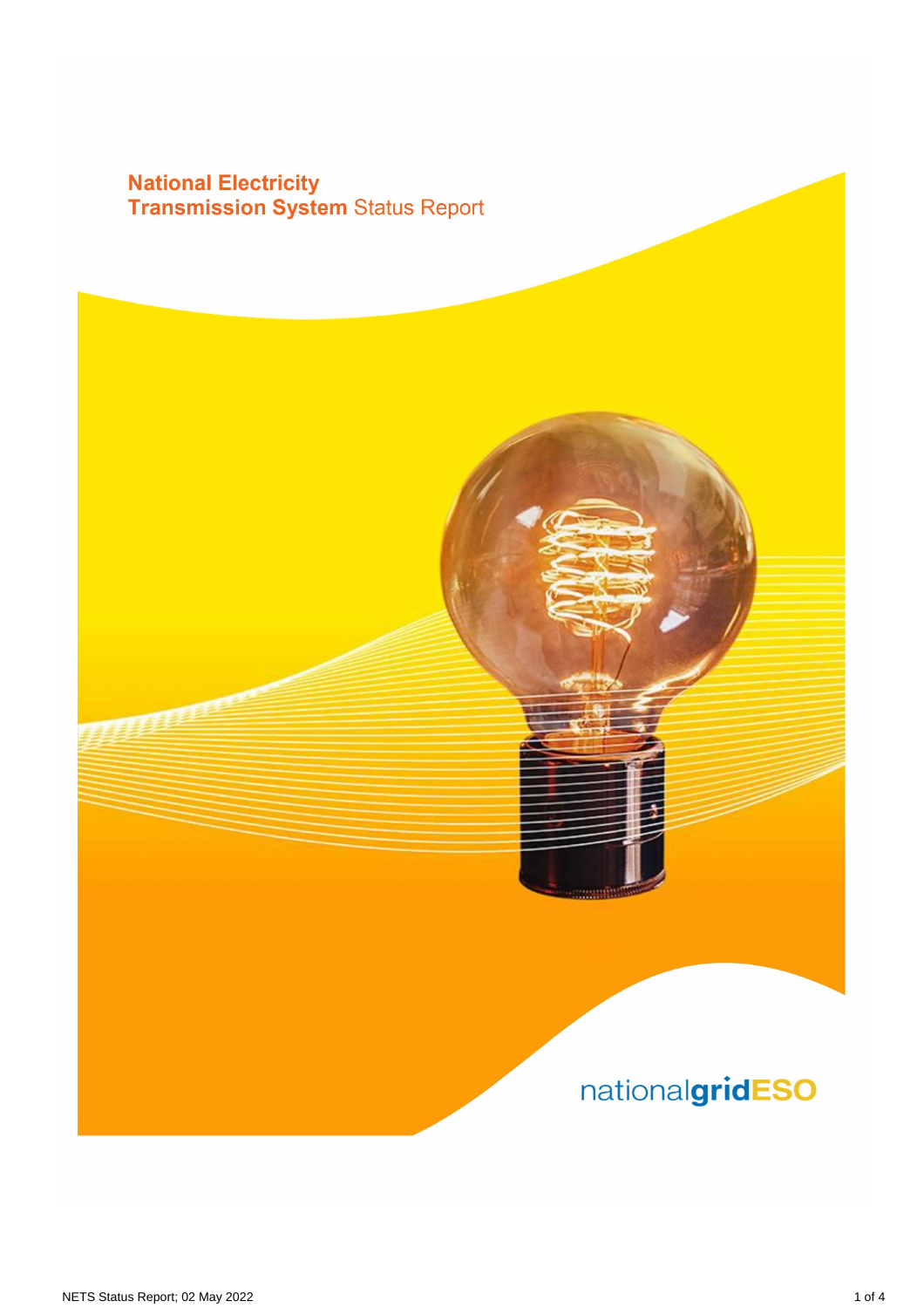## **National Electricity Transmission System Status Report Monday 02 May 2022**

| Today's High Level Risk Status Forecast for the next 24h |  |                |  |
|----------------------------------------------------------|--|----------------|--|
| <b>General Status</b>                                    |  | Voltage        |  |
| Demand                                                   |  | System Inertia |  |
| <b>System Margins</b>                                    |  | Weather        |  |
| Generation                                               |  | Transmission   |  |
| <b>Active Constraints</b>                                |  |                |  |
| <b>System Warning</b>                                    |  |                |  |

| <b>Today's Minimum De-Rated Margin</b> | 3695 (SP 36) |         |
|----------------------------------------|--------------|---------|
|                                        | Generation   | 1300 MW |
| <b>Current BMU Largest Loss Risk</b>   | Demand       | 1050 MW |



| <b>Yesterday's Market Summary</b> |               |
|-----------------------------------|---------------|
| <b>Cash Out Price (Max)</b>       | £248 (SP 41)  |
| <b>Cash Out Price (Min)</b>       | £4.87 (SP 24) |
| <b>Peak Demand Yesterday</b>      | 31.665 MW     |
| <b>Minimum Demand</b>             | 18,.800 MW    |

**Interconnector**

| <b>Net Transfer Capacity (MWs)</b> |        |        |                        |
|------------------------------------|--------|--------|------------------------|
| <b>Today</b>                       | Import | Export | <b>Remarks</b>         |
| Netherlands (BritNed)              | 1016   | 1016   | <b>Fully Available</b> |
| France (IFA2)                      | 1014   | 1014   | <b>Fully Available</b> |
| <b>Belgium (Nemo)</b>              | 1020   | 1020   | <b>Fully Available</b> |
| Ireland (EWIC)                     | 0      |        | <b>Planned Outage</b>  |
| Northern Ireland (MOYLE)           | 500    | 1500   | <b>Fully Available</b> |
| <b>NSL</b>                         | 706    | 706    | Partially Available    |
| <b>ElecLink</b>                    | 10     |        | Not yet commissioned   |
| <b>France IFA</b>                  | 1000   | 1000   | Partially Available    |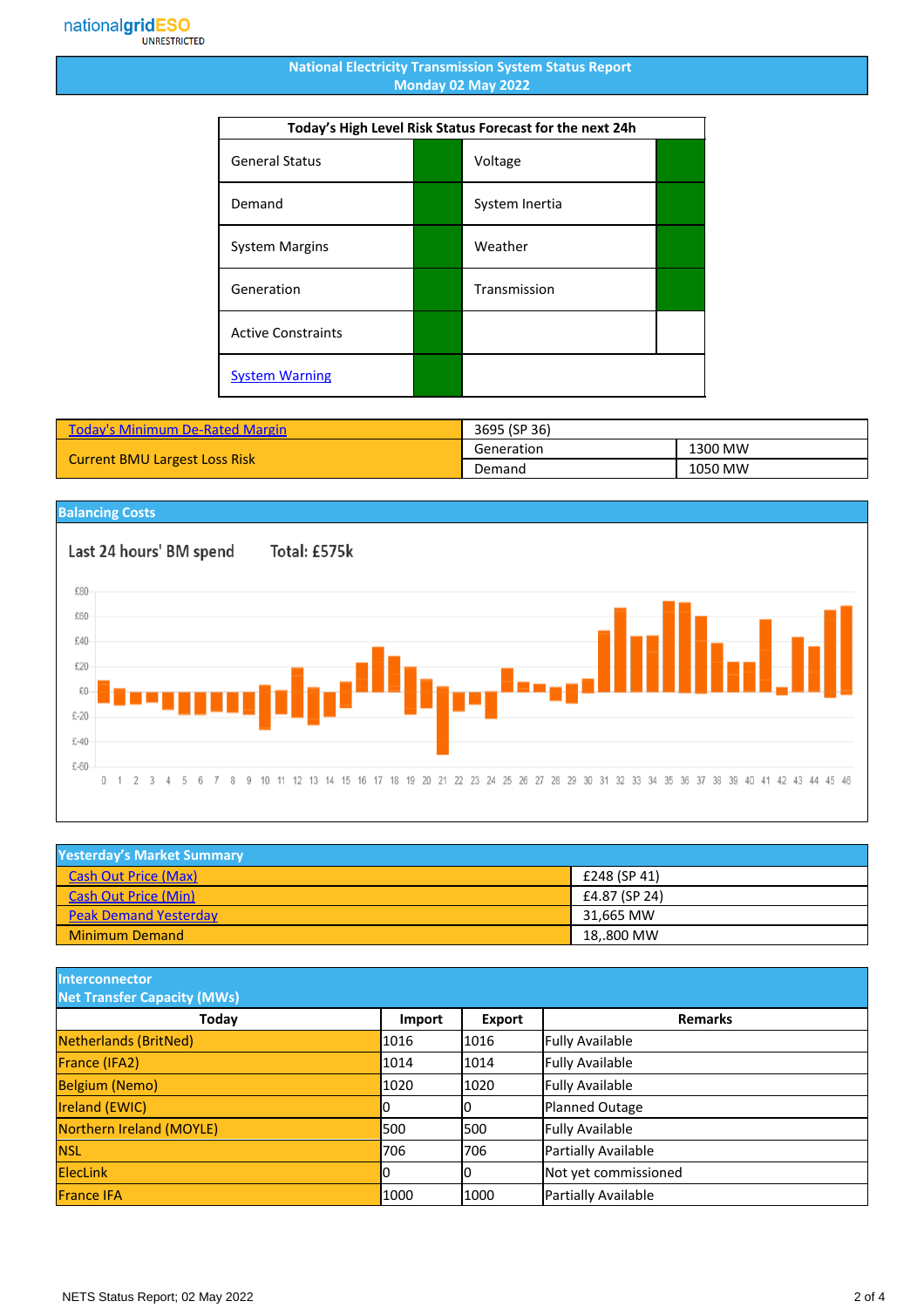





| <b>Weather</b>                                                                                                 | <b>Source</b>                                                                                                        | <b>Commentary</b>                                                                                                                                                                                                                                                                                                                                                                                                                                      |
|----------------------------------------------------------------------------------------------------------------|----------------------------------------------------------------------------------------------------------------------|--------------------------------------------------------------------------------------------------------------------------------------------------------------------------------------------------------------------------------------------------------------------------------------------------------------------------------------------------------------------------------------------------------------------------------------------------------|
| Latest forecast<br>(Summary)                                                                                   | <b>Met Office</b><br><b>SEPA</b><br><b>Natural</b><br><b>Resources</b><br><b>Wales</b>                               | Today:<br>Rather cloudy, but also some sunny intervals and warmer than Sunday away from the<br>northeast. Any rain in southwest clearing, then scattered showers developing,<br>particularly northern England and southern Scotland.<br>Tonight:<br>Most showers dying out but some persisting over southern Scotland, northern and<br>eastern England. Mostly cloudy but a few clear spells. Chilly in northeast and some<br>fog patches in southwest |
| <b>General Weather</b><br><b>Concerns</b><br>e.g. wind, rain, snow,<br>flooding, GB Weather<br><b>Warnings</b> | <b>Met Office</b><br>Weather<br><b>Warnings</b><br><b>SEPA</b><br><b>Natural</b><br><b>Resources</b><br><b>Wales</b> | <b>UK Weather Warnings</b><br>No weather warnings are in force for the UK.<br><b>Flood Warnings</b><br>0 Flood Warnings and 0 Flood Alerts issued for England.<br>0 Flood Warnings and 0 Flood Alerts issued for Scotland.<br>0 Flood Warnings and 0 Flood Alerts issued for Wales.                                                                                                                                                                    |

 *Contains public sector information licensed under the Open Government Licence v1.0*